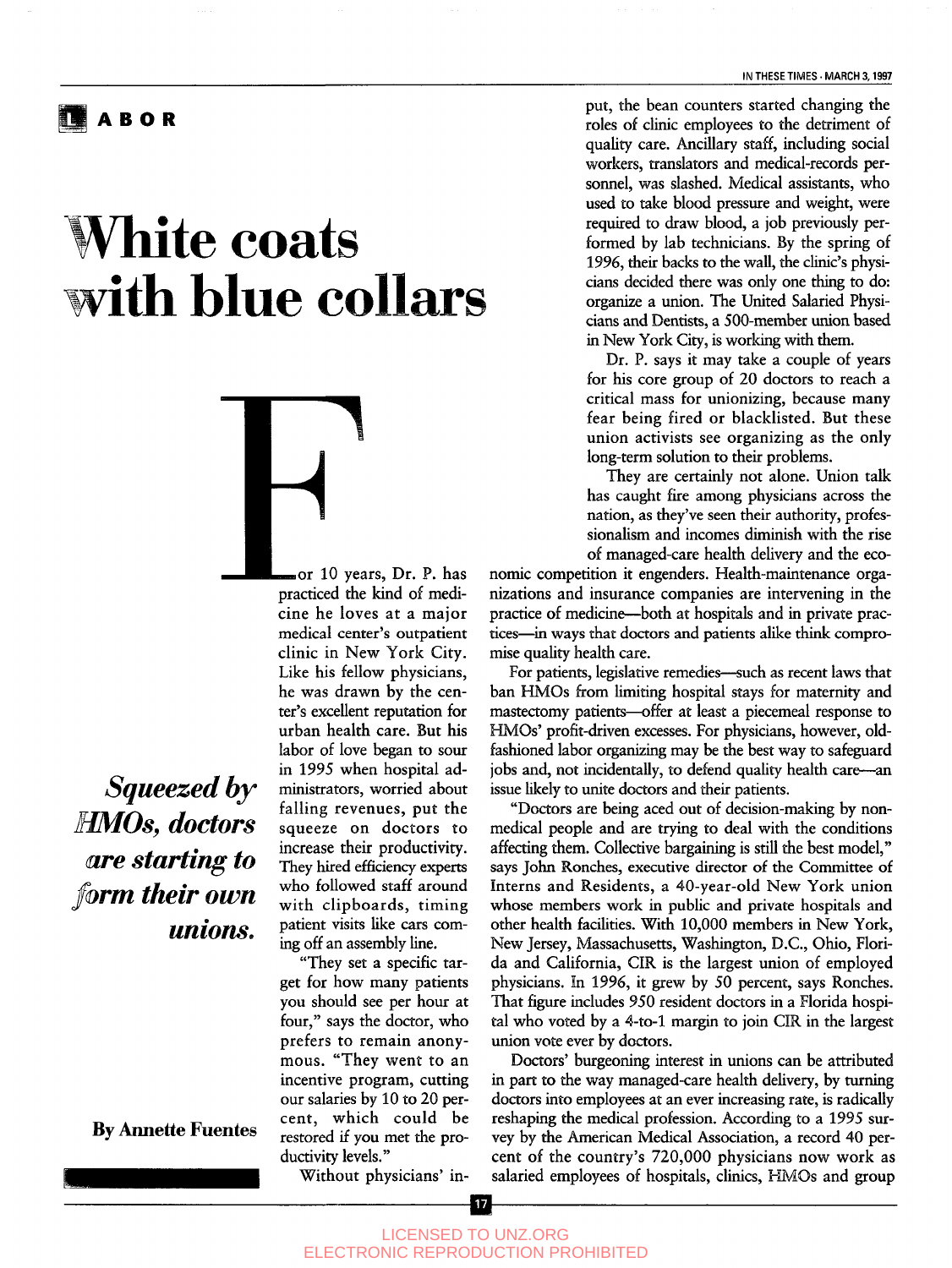practices.

At the same time, fewer and fewer doctors are in private practice. The number of self-employed physicians dropped from 58 percent in *1994* to 55 percent one year later. Perhaps most significantly, 83 percent of all doctors—selfemployed or not—had contracts with managed-care companies in 1995, up from *77* percent in 1994 and 61 percent in 1990. Chafing under the restrictive policies of HMOs, even

independent doctors feel more like wage laborers.

Doctors' average earnings have taken a dive in the process. A study published last year in the journal *Health Affairs* found that doctors' incomes fell 4 percent between 1993 and 1994—the first time they've dropped since 1982, when such statistics were first collected. Averaging \$187,000 in 1994, doctors' salaries are still among the country's highest. Yet the unstoppable trend to HMO employment means doctors can expect to see their average earnings continue their downward march. The AMA survey points out that self-employed physicians earn 50 percent more on average than employee doctors. Though hardly a plight comparable to that of sweatshop workers, the threat to doctors' incomes helps spark unionization.

However, for many union supporters, money is not the overriding issue. "Most doctors are working stiffs in a very regulated industry," says Barry Liebowitz, president of the Doctors Council, which represents 3,300 physicians and dentists employed at public and private New York hospitals and clinics. "The question is no longer one of diminishing earnings, but can they be free enough to practice medicine as

they learned it? Can they retrieve their professionalism?"

Liebowitz's members constantly complain that managedcare companies keep monthly tabs on the prescriptions they write and the referrals to specialists they make. "It hampers your ability to offer sound medical treatment," Liebowitz says. For the 142 doctors at the Thomas-Davis Medical Centers in Tuscon, Ariz., who took the first steps toward unionization last summer, the issues spanned financial and professional concerns. Doctors at TDMC saw their decision-making powers whittled away soon after selling their practice to a Sacramento, Calif.-based HMO called Foundation Health Plans in 1994. Last year, they learned the HMO planned to fire 17 physicians and 33 medical assistants and to reduce malpractice-insurance coverage from \$4 million per doctor to a \$10 million aggregate policy for all. Doctors leaving the clinic would have to shell out \$40,000 for their own "tail" coverage: malpractice insurance to cover any future claims against work they performed during their employment at the clinic.

The TDMC doctors hooked up with Dr. Robert Osborne, a private-practice anesthesiologist from Tucson. Osborne began researching unions last spring as the only way to confront the growing clout of managed-care compa-



©1997 PETER HANNAN

Within weeks of meeting with TDMC doctors, Osborne had 90 authorization cards and filed for recognition with the National Labor Relations Board as a local of the Federation of Physicians and Dentists, or FPD, a Florida-based union founded eight years ago. At a hearing last fall in Phoenix, the HMO's attorneys argued that the physicians could not form a union because they were essentially managers and supervisors. But the doctors countered successfully that without the power to hire and fire, they were no more than employees. In

to profit vs. good health care."

nies. "Where is the balance in the system when HMOs and insurance companies have all the power?" asks Osborne, a self-described fiscal conservative and Republican who enjoys the irony of his being involved in labor organizing. "The issue in this health care arena is going to come down

18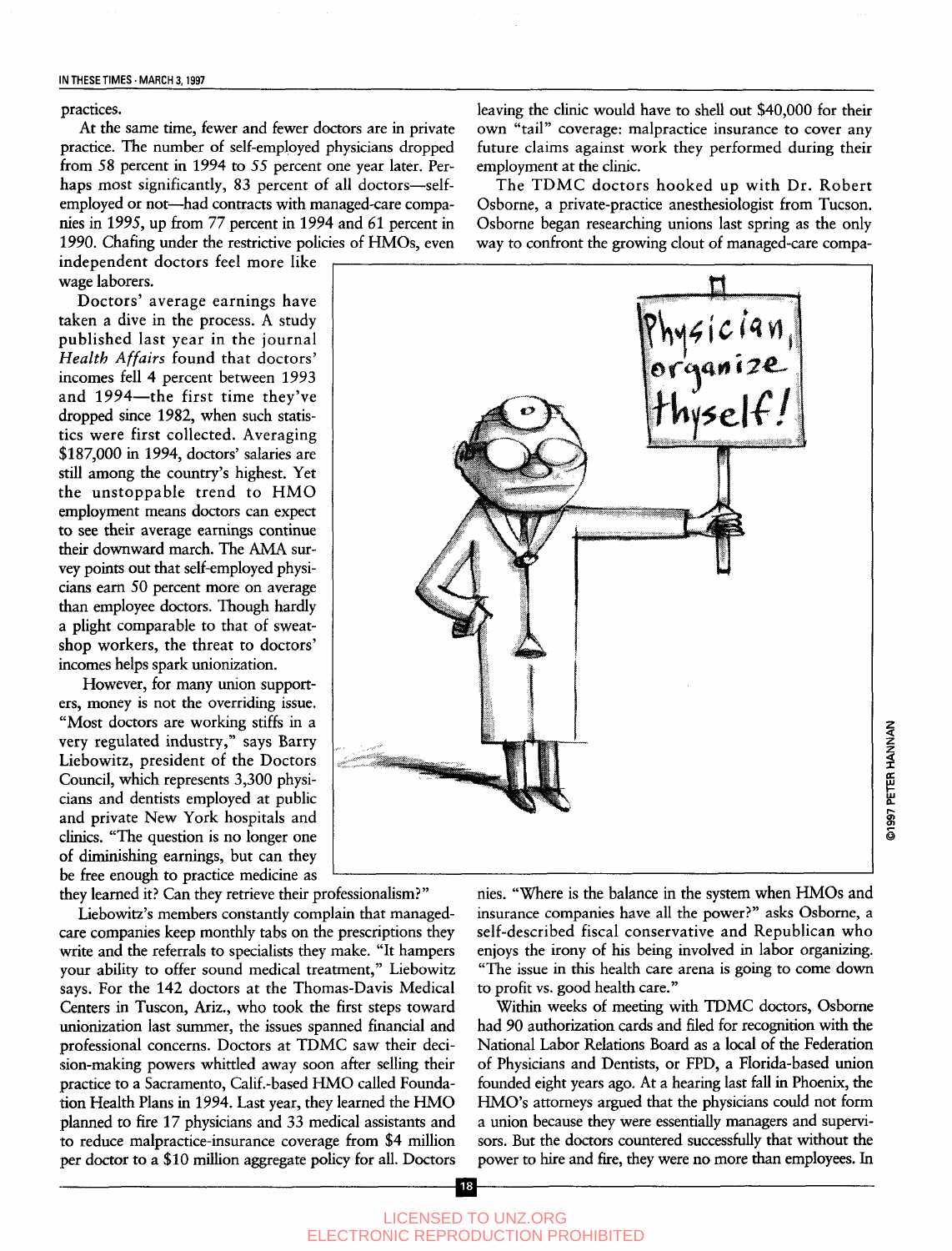November, the NLRB issued a 28-page decision in their favor, and two months later doctors voted 93-32 to be represented by the FPD, which is an affiliate of the American Federation of State, County and Municipal Employees.

The organizing drive hasn't stopped there. On February 13, TDMC employees — including licensed practical nurses, medical assistants, office workers and medical-records personnel—voted 225-177 for unionization. The last remaining group of unorganized workers, registered nurses, plans to file with the NLRB for an election in the next few months.

The union's victory in Tucson has riveted the attention of labor and medical professionals everywhere. Many see it as a blow to the unfettered power of managed-care companies. But there is at least one major hurdle to clear before doctors from Nome to Nashville start paying their union dues.

The Tucson doctors, like the Doctors Council and CIR members, are obviously and unambiguously employees. But the majority of doctors—the 55 percent who are selfemployed—are forbidden territory for union organizers. Federal antitrust law prohibits such physicians, who are considered independent contractors, from engaging in collective bargaining to set fees. The Federal Trade Commission, which enforces antitrust law, has taken a hard-line approach to physicians' attempts to organize.

The Doctors Council was poised in 1993 to form a national union called the American Federation of Doctors, with 10,000 members in Massachusetts, Hawaii, Colorado, California and New York, when the FTC issued an antitrust warning against the Colorado branch. The other chapters disbanded soon after. Liebowitz, however, is optimistic that antitrust laws are beginning to loosen and will ultimately allow even independent doctors to organize. He points to the example of truck drivers who, although independent contractors, are organized by the Teamsters. For now, though, the Doctors Council has accepted the limits laid down by the FTC. "I'm not going to fight a war that hasn't come down yet," he says.

Some unions, though, see the vast potential in organizing hundreds of thousands of dissatisfied doctors as too promising to ignore. Antitrust laws or not, these unions are aggressively pursuing doctors. The FPD, based in Tallahassee, Fla., has made a splash in the national media with reports that it is expanding its membership among doctors with managedcare company contracts. Jack Seddon, FPD's executive director, claims 2,500 to 3,000 members, mostly in Florida. Only a few hundred, however, are doctors; others are service-sector employees. And while Seddon says the FPD has negotiated contracts with HMOs that protect doctors from gag orders (which prohibit doctors from disclosing HMO policies to patients) and deselection (canceling a doctor's contract), the organization can't negotiate wages. When it comes to private-practice doctors, the FPD is less a union than a pumped-up professional association that can advocate for members, offer contract advice and apply political pressure.

spectrum of politics and philosophies. Older, established organizations, such as CIR, its sister group United Salaried Physicians and Dentists, and the Doctors Council, represent doctors and doctors-in-training who are clearly employees. Those unions unabashedly embody the traditions and practice of trade unionism, with its clear definitions of labor and management and its willingness to use job actions as leverage.

Unions spawned in the current environment, especially among doctors who've been self-employed, aren't likely to be as militant. One example of the new breed is the First National Guild for Health Care Providers of the Lower Extremities, unveiled with much fanfare in October 1996 as the first national organization of doctors. Pennsylvania podiatrist John Mattiacci spearheaded the union to counter the clout of managed-care companies. But like the FPD, it cannot conduct collective bargaining for its independent members without violating antitrust law. At the press conference announcing its launch, Mattiacci made clear that his union would have no part in striking.

S trike policy offers a litmus test of sorts for doctors<br>Unions. Any job action would seem at odds with docunions. Any job action would seem at odds with doctors' sworn duty to care for the sick and with their own image as a privileged elite more at home on the golf course than the picket line. When Canadian doctors staged a oneday walkout in December, they left no doubts about where they stood. Their action sent shock waves through the U.S. medical establishment. The AMA, which has an adamant no-strike policy, called the walkout unacceptable. The FPD's Seddon says strikes have been declining in the last 20 years as a useful tool, and that "physicians are not going to place themselves in a position of denying care to patients." Osborne, flush with victory in Tucson, concurs: "We cannot ever strike. Strikes should be publicly disavowed. If you reach an impasse, you go to arbitration." Osborne insists that the government would intervene to proscribe strikes if physicians tried to use them.

The Doctors Council, by contrast, not only talks the talk, but was willing to walk the walk in 1991 when contract talks stalled between New York City's hospital agency and Doctors Council members at a Brooklyn public hospital. Their strike was the first by attending physicians in the country, sending 300 doctors to the picket lines. Doctors continued to provide emergency and intensive care, and after two days, the union won a salary increase and restoration of funds for orthopedic services. The hospital agency also agreed to create a committee of doctors and administrators to review patient care and fiscal issues.

Doctors Council head Barry Liebowitz thinks established medicine's distaste for job actions is an anachronism. "The AMA's policy of no strikes may have been fine before medicine underwent a revolution," he says, "but not now." Annette Fuentes is editor of *Crftica: A journal of Puerto Rican Policy and Politics,* published by the New York-based Institute for Puerto Rican Policy. Her last article for *In These Times,* "Slaves of New York," appeared in the December 23,1996, issue.

Like all organized labor, physicians unions encompass a

 $|19\rangle$